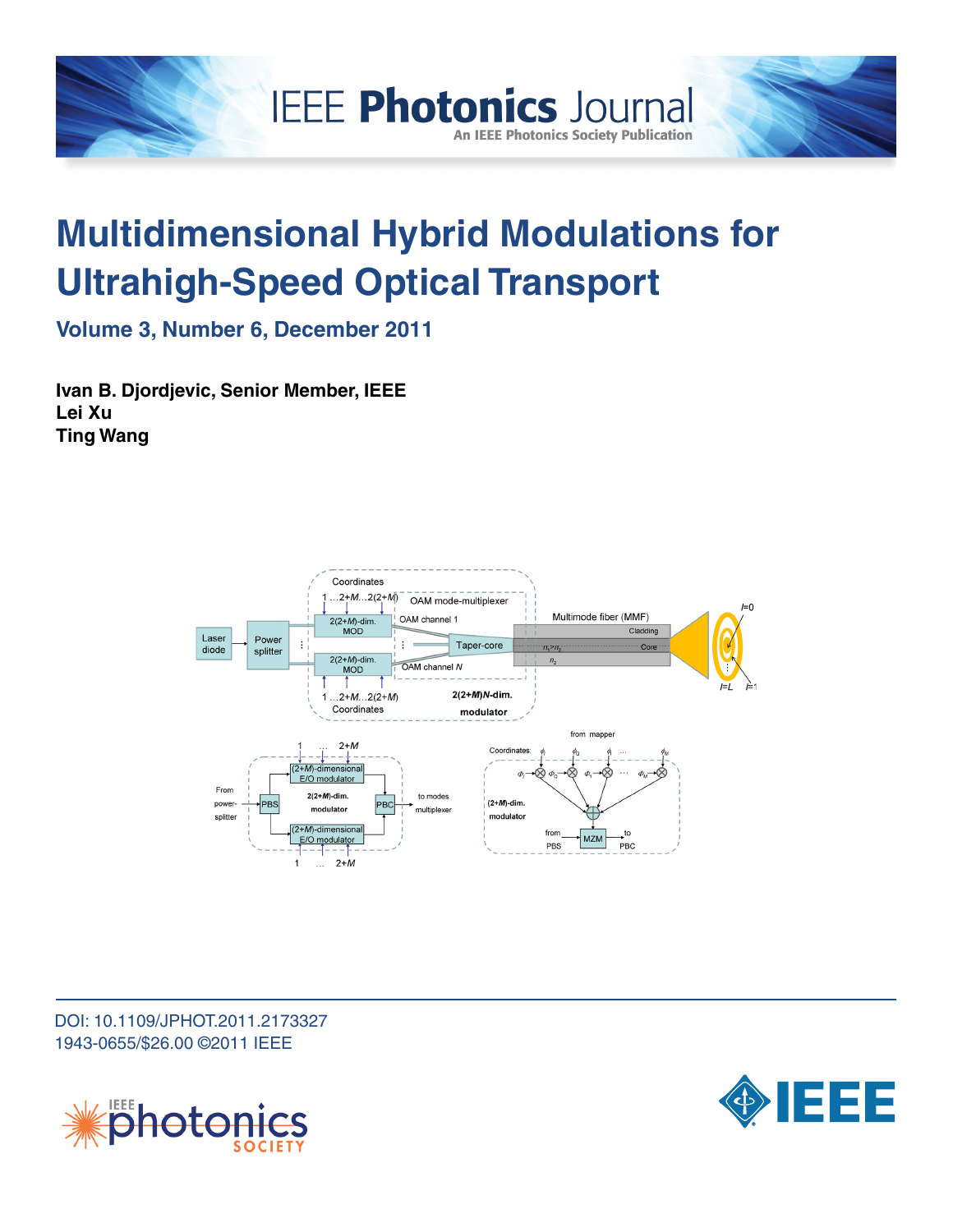# Multidimensional Hybrid Modulations for Ultrahigh-Speed Optical Transport

#### Ivan B. Djordjevic,<sup>1</sup> Senior Member, IEEE, Lei Xu,<sup>2</sup> and Ting Wang<sup>2</sup>

<sup>1</sup>Department of Electrical and Computer Engineering, University of Arizona, Tucson, AZ 85721 USA<br><sup>2</sup>NEC Laboratories America, Inc., Princeton, NJ 08540 USA

DOI: 10.1109/JPHOT.2011.2173327 1943-0655/\$26.00 2011 IEEE

Manuscript received September 14, 2011; revised October 16, 2011; accepted October 17, 2011. Date of publication October 24, 2011; date of current version November 8, 2011. This paper was supported in part by the National Science Foundation (NSF) under Grants CCF-0952711 and EEC-0812072 (NSF CIAN ERC) and in part by NEC Labs. Corresponding author: I. B. Djordjevic (e-mail: ivan@ece.arizona.edu).

Abstract: From Shanon's theory, we know that information capacity is a logarithmic function of signal-to-noise ratio (SNR) but a linear function of the number of dimensions. By increasing the number of dimensions D, we can dramatically improve the spectral efficiency. At the same time, in D-dimensional space  $(D > 2)$ , for the same average symbol energy, we can increase the Euclidean distance between signal constellation points compared with the conventional in-phase (I)/quadrature (Q) 2-D signal space. The 4-D space, with two phase coordinates per polarization, has already been intensively studied. To satisfy the everincreasing bandwidth demands, in this paper, we propose the D-dimensional signaling  $(D > 4)$  by employing all available degrees of freedom for transmission over a single carrier including amplitude, phase, polarization, and orbital angular momentum (OAM). The proposed modulation scheme can be called hybrid D-dimensional modulation as it employs all available degrees of freedom. The proposed hybrid 8-D coded-modulation scheme outperforms its 4-D counterpart by 3.97 dB at a bit error rate (BER) of  $10^{-8}$  while outperforming its corresponding polarization-division-multiplexed (PDM) iterative polar quantization (IPQ)-based counterpart by even a larger margin of 6.41 dB (at the same BER). The improvement of the proposed scheme for two amplitude levels per dimension and  $D = 8$ over conventional PDM 64-quadrature amplitude modulation (QAM) is indeed a striking 8.28 dB at a BER of 2  $\times$  10 $^{-8}$ .

Index Terms: Multimode fibers (MMFs), hybrid modulations, low-density parity-check (LDPC) codes, coded-modulation.

## 1. Introduction

The invention of Internet has fundamentally changed the underlying information communication infrastructure and has led to the worldwide telecom boom in the late 1990s and early 2000s [1], [2]. The volume of Internet traffic continues to grow rapidly fueled by the emergence of new applications, thus increasing the demand for higher bandwidths. The exponential Internet traffic growth projections (for example by CISCO [2]) place enormous transmission rate demand on the underlying information infrastructure at every level, from the core to access networks. Because of this exponential traffic growth, some industry experts believe that the 100-Gb/s Ethernet (100 GbE) standard adopted recently (IEEE 802.3ba) [3] came too late and that 1-Tb/s Ethernet (1 TbE) standard should be available by 2013 [4].

From Shanon's theory, we know that information capacity is a logarithmic function of signal-tonoise ratio (SNR), but a linear function of the number of dimensions. By increasing the number of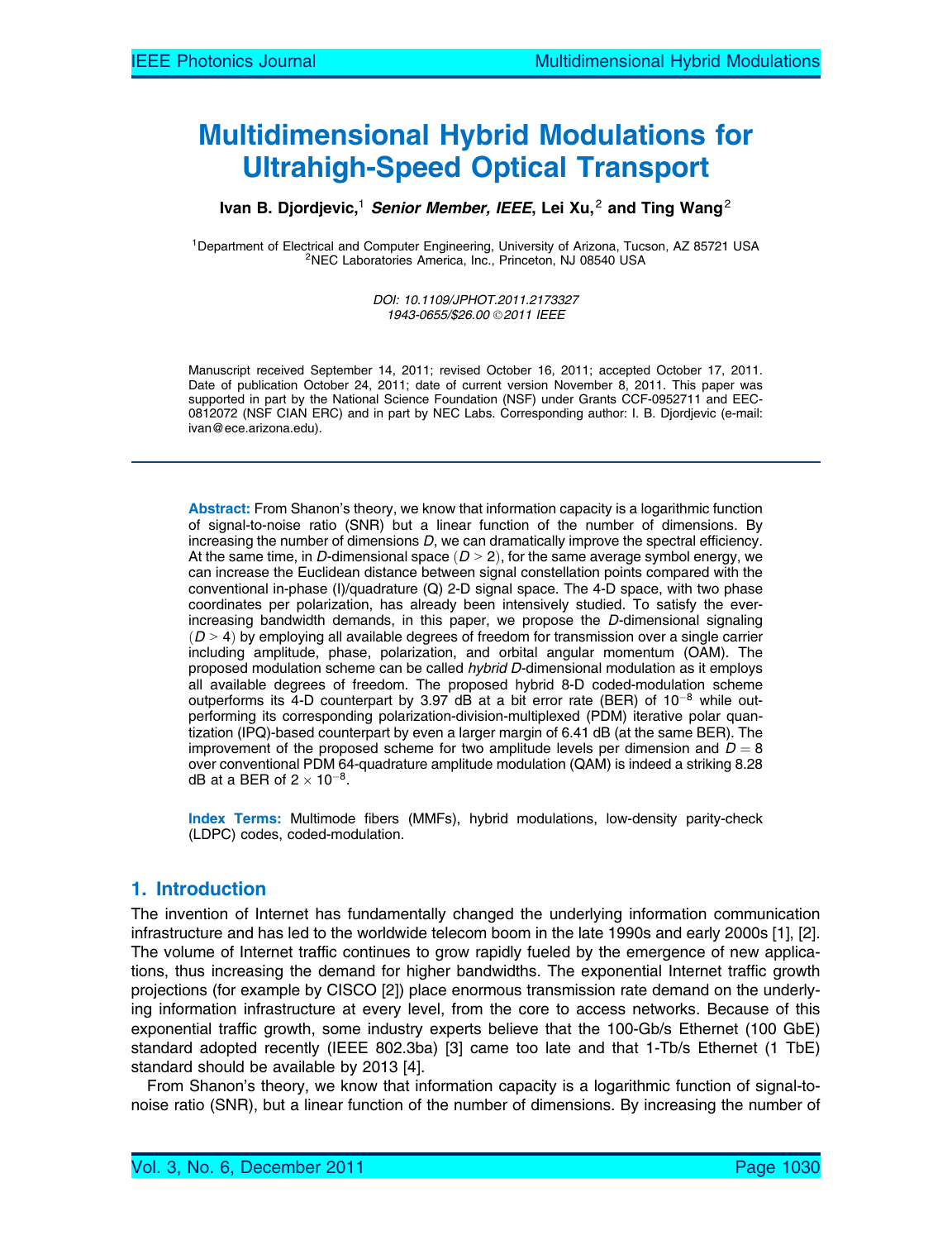dimensions D, we can dramatically improve the spectral efficiency. At the same time, in D-dimensional space  $(D > 2)$  for the same average symbol energy, we can increase the Euclidean distance between signal constellation points compared with the conventional in-phase  $(I)$ quadrature (Q) 2-D signal space. The 4-D space, with two coordinates being in-phase/quadrature components in x-polarization ( $I_x$  and  $Q_x$ ) and two coordinates being in-phase/quadrature components in y-polarization ( $I_v$  and  $Q_v$ ), has already been intensively studied [5]–[7].

To satisfy the ever-increasing bandwidth demands, in this paper, we propose to use D-dimensional signaling  $(D > 4)$  by employing all available degrees of freedom for conveyance of the information over a single carrier including amplitude, phase, polarization, and orbital angular momentum (OAM). The proposed scheme is called the D-dimensional hybrid modulation scheme because all available degrees of freedoms are used. The D-dimensional signal-constellation needed for D-dimensional signaling is obtained as the D-dimensional Cartesian product of a pulseamplitude modulation (PAM) signal constellation. For each polarization, we employ  $(2 + M)$ -bases functions, which are defined in Section 2. When N orthogonal OAM modes are used in multimode fibers (MMFs) [9]–[12] or multicore fibers, the overall signal space is a  $D = 2(2 + M)N$ -dimensional, and spectral efficiency can be dramatically improved. To keep the receiver complexity reasonable low, it is possible to use  $2(2 + M)$ -dimensional signal space and then spatially multiplexed N signal streams. To demonstrate the capabilities of the proposed schemes, we show via Monte Carlo simulations that a hybrid 8-D coded modulation scheme outperforms its corresponding 4-D counterpart [5], [7] by 3.97 dB at the bit error rate (BER) of  $10^{-8}$  while outperforming its corresponding conventional polarization-multiplexed iterative polar quantization (IPQ)-based (this is an optimum 2-D signal constellation in an amplified spontaneous emission noise dominated scenario, as shown in [8]) counterpart by even a larger margin of 6.41 dB (also at the BER of  $10^{-8}$ ). Notice that the recent proposal due to Liu et al. [13], which can be called pulse-position-multiplexed polarization-divisionmultiplexed (PDM) quadrature amplitude modulation (QAM), is essentially a multiplexing scheme. In this scheme, different PDM-QPSK streams are multiplexed together by using different time-slots. Our scheme, on the other hand, is a multidimensional hybrid modulation scheme, and orthogonal basis functions are used as coordinates for multidimensional signaling. Finally, the proposed scheme is applicable to both single-mode fiber (SMF) and multimode fiber (MMF) links.

The remainder of this paper is organized as follows. In Section 2, we describe the proposed scheme. We present our numerical results and discuss their importance in Section 3. Section 4 is devoted to concluding remarks.

#### 2. Multidimensional Hybrid Coded Modulation

In this section, we provide a detailed description of our proposed multidimensional hybrid codedmodulation approach to enable ultrahigh-speed optical transport. As indicated introduction, the proposed coded-modulation employs all available degrees of freedom, namely, amplitude, phase polarization, and OAM. For each polarization, we employ the following  $M + 2$  basis functions:

$$
\phi_j(t) = \frac{1}{\sqrt{T_s/M}} \text{rect}\bigg[\frac{t - (j-1)T_s/M}{T_s/M}\bigg]; \ j = 1, \ldots, M \quad \text{rect}(t) = \begin{cases} 1, & 0 \leq t < 1 \\ 0, & \text{otherwise} \end{cases}
$$
 (1)

$$
\Phi_I(t) = \sqrt{\frac{2}{T_s}} \cos(2\pi t/(T_s/M)) \quad \Phi_Q(t) = \sqrt{\frac{2}{T_s}} \sin(2\pi t/(T_s/M)) \tag{2}
$$

where  $T_s$  is the symbol duration. In addition, we use N orthogonal OAM states for modulation. Therefore, the corresponding signal space is  $2(2 + M)N$ -dimensional. By increasing the number of dimensions, i.e., the number of orthogonal OAM basis functions and/or number of pulse-position basis functions, we can increase the aggregate data rate of the system while ensuring reliable transmission at these ultrahigh speeds using capacity-approaching low-density parity-check (LDPC) codes. Apart from increasing the aggregate data rate, an  $2(2 + M)N$ -dimensional space when compared with the conventional 2-D space can provide larger Euclidean distances between signal constellation points, resulting in improved BER performance.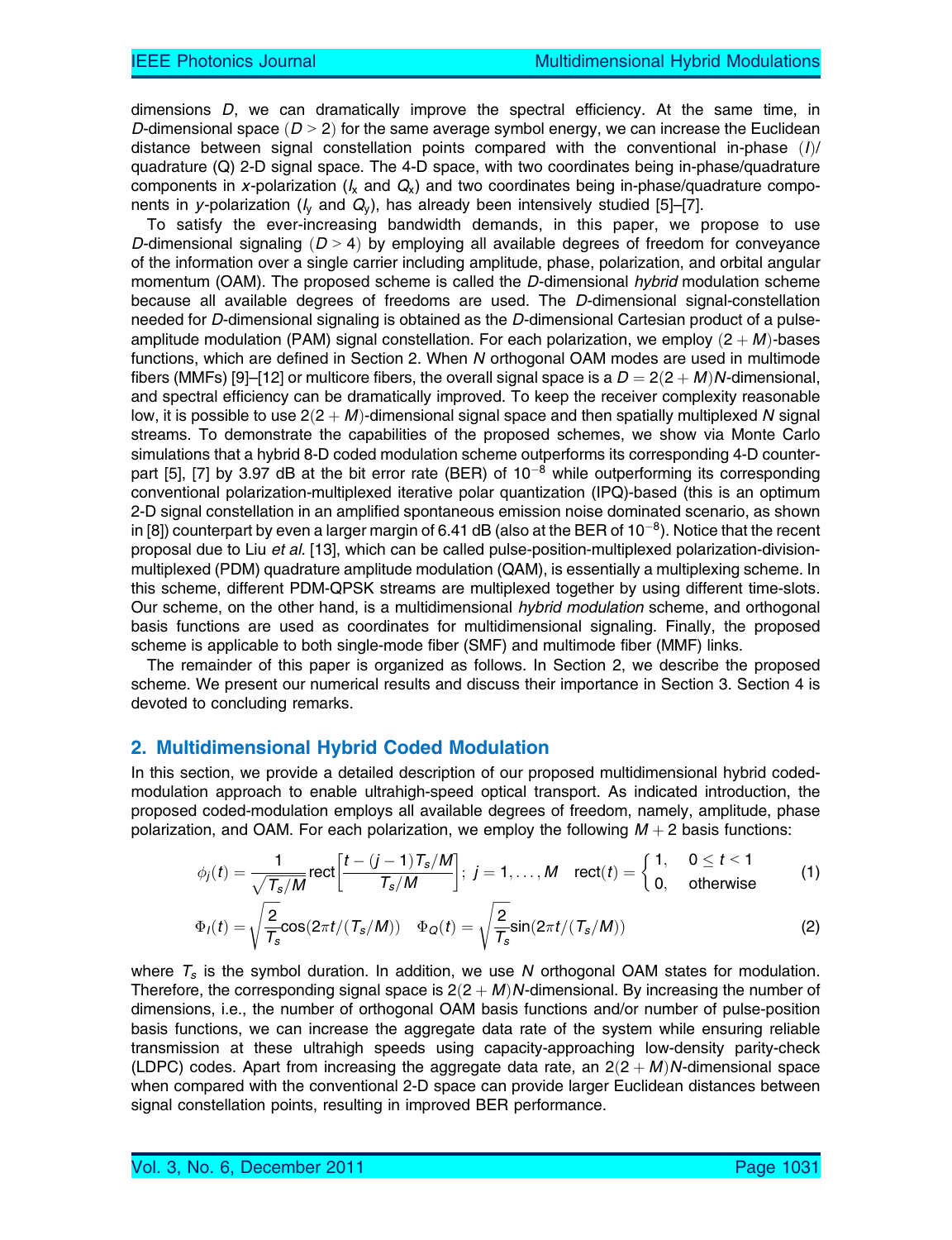

Fig. 1. Proposed multidimensional modulation scheme. (a) Transmitter configuration. (b)  $2(2 + M)$ dimensional modulator configuration. (c)  $(2 + M)N$ -dimensional demodulator configuration. (d)  $(2 + M)$ dimensional demodulator configuration. [The excited OAM modes  $l = 0, 1, \ldots, L_{OM}$  are shown in Fig. 1(a).]

The overall system configuration is depicted in Fig. 1. In Fig. 1(a), we show the transmitter architecture. A continuous wave laser diode signal is split into N branches by using a power splitter (such as 1 : N star coupler) to feed  $2(2 + M)$ -dimensional electrooptical modulators, each corresponding to one out of N OAM modes. The  $2(2 + M)$ -dimensional electrooptical modulator is implemented as shown in Fig. 1(b). The OAM mode multiplexer is composed of N waveguides, taper-core fiber, and MMF, properly designed to excite orthogonal OAM modes in MMF (see [9] and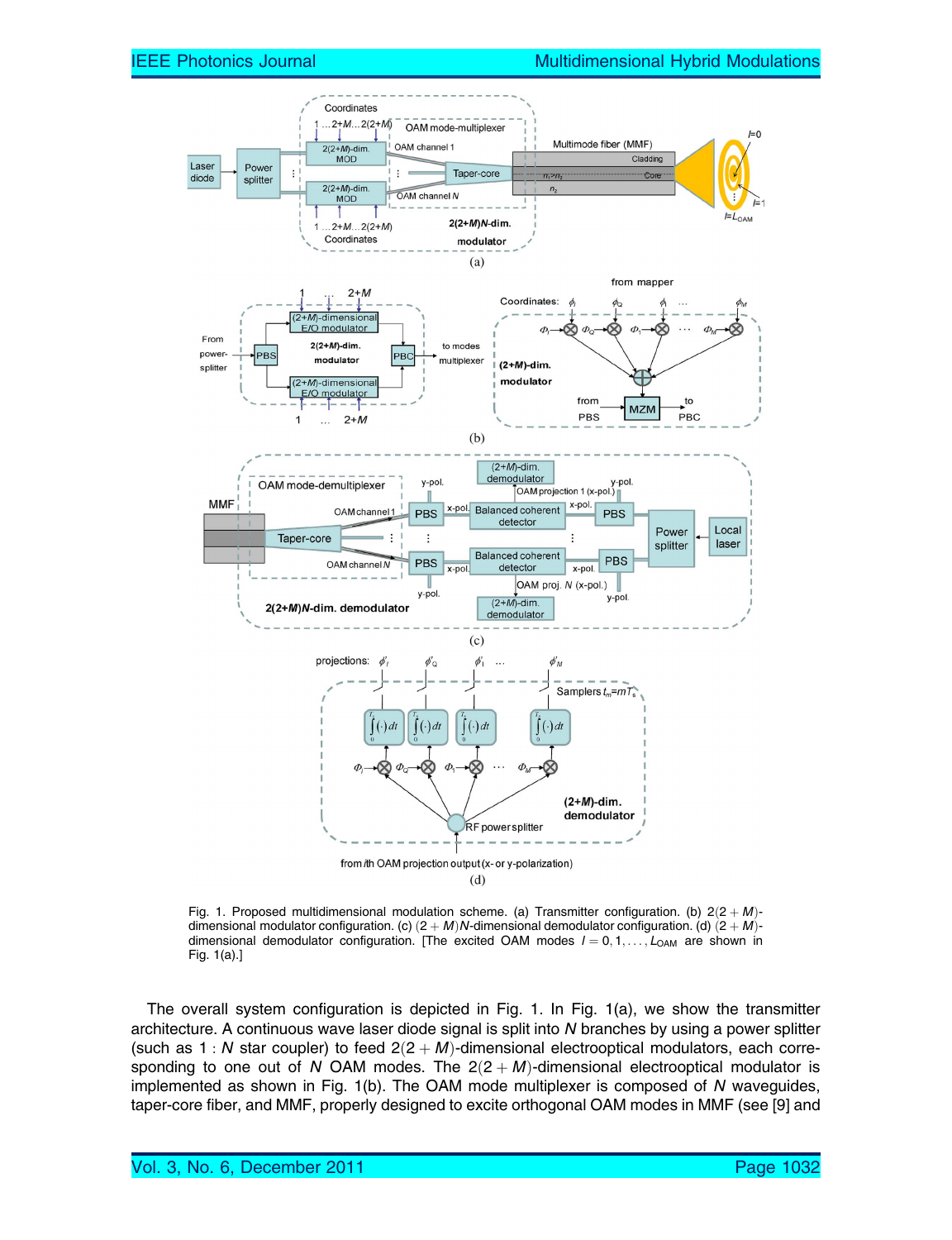[10]). Namely, the azimuthal modes  $u_{l,p}$ , where  $l = 0, 1, \ldots, L_{\text{OAM}}$  for fixed p, which are illustrated in Fig. 1(a), are mutually orthogonal as

$$
(u_{m,p}, u_{n,p}) = \int u_{m,p}^{*}(r, \phi, z) u_{n,p}(r, \phi, z) r dr d\phi
$$
  
= 
$$
\begin{cases} \int |u_{m,p}|^{2} r dr d\phi, & n = m \\ 0, & n \neq m \end{cases}; m, n \in \{0, 1, ..., L_{OAM}\}
$$
 (3)

and can be used as basis functions for multidimensional signaling. (In (3), r denotes the radial distance,  $\phi$  denotes the azimuthal angle, and z denotes the propagation distance.) In addition, for  $p = 0$ , the intensity of a Laguerre–Gaussian (LG) mode is a ring of radius proportional to |/|, and as such, it can easily be detected by donut-shaped photodetector designed to capture the lth mode. The  $2(2 + M)$ -modulator is composed of two  $(2 + M)$ -dimensional modulators, i.e., one for each polarization, whose configuration is shown in Fig. 1(b) (on the right). The  $(2 + M)$ -coordinates from the mapper are used as inputs to the modulator, properly multiplied with corresponding basis functions [see (1) and (2)], combined and after driver amplifier used as a radio-frequency (RF) input to the Mach–Zehnder modulator (MZM). Notice that the electrical portion of the modulator can be implemented as a DSP module followed by a digital-to-analog converter (DAC). For the first initial results of fabrication OAM mode multiplexer, see [11]. To facilitate this implementation, few mode fibers should be developed, which is an active research topic [12]. The  $(2 + M)$ -dimensional modulator outputs are combined into a single OAM stream by the polarization beam combiner (PBC). The N OAM streams, such obtained, are combined by the OAM mode-multiplexer as described above. The  $2(2 + M)N$ -dimensional demodulator architecture is shown in Fig. 1(c). We first perform OAM mode-demultiplexing in the OAM-demux block [see Fig. 1(c)], whose outputs are  $2(2 + M)$ -dimensional projections along N OAM states.

The nth OAM projection is used as input to the polarization-beam splitter (PBS). The  $x- (y-)$ polarization output is used as input to the balanced coherent detector [the second input is the corresponding output that originates from the local laser, as shown in Fig. 1(c)]. The balanced coherent detector provides the  $(2 + M)$ -dimensional signal used as input to the corresponding demodulator, shown in Fig. 1(d). The outputs of correlators, from Fig. 1(d), provide projections along corresponding basis functions [given by (1) and (2)]. Instead of the bank of correlators, we can use a bank of matched filters. This particular version is suitable for DSP implementation. Namely, we can use analog-to-digital conversion blocks and perform the match filtering in digital domain followed by dot-product calculation among the received vector and candidate constellation point vectors. Such obtained projections are used as inputs of the corresponding a posteriori probability demapper (APP), as shown in Fig. 2(d). The  $(2 + M)$ -dimensional modulator [see Fig. 1(b)] should also be implemented in discrete-time (DT) domain by multiplying the coordinates with the DT version of basis functions, summing up the results of multiplications, performing oversampling, and, after digital-to-analog conversion of real and imaginary parts, use them as I- and Q-inputs of an I/Q modulator. The analog version shown in Fig. 1 is provided from pedagogical point of view to facilitate the explanation.

After this description of transmitter and receiver architectures, we turn our attention to the description of the corresponding multidimensional coded-modulation scheme, which is shown in Fig. 2. As shown in Fig. 2(a), K independent bit streams coming from different information sources are first encoded using binary  $(n, k)$  LDPC codes. The outputs of the encoders are then interleaved by a  $K \times n$  block interleaver. The block interleaver accepts data from the encoders row-wise and outputs the data column-wise to the mapper that accepts  $K$  bits at the time instance  $i$ .

The multidimensional mapper determines the corresponding  $L^{2(2+M)N}$ -ary signal constellation point, where L is the number of amplitude levels per dimension, using

$$
s_i = C_{2(2+M)N} \sum_{j=1}^{2(2+M)N} \phi_{i,j} \Phi_j.
$$
 (4)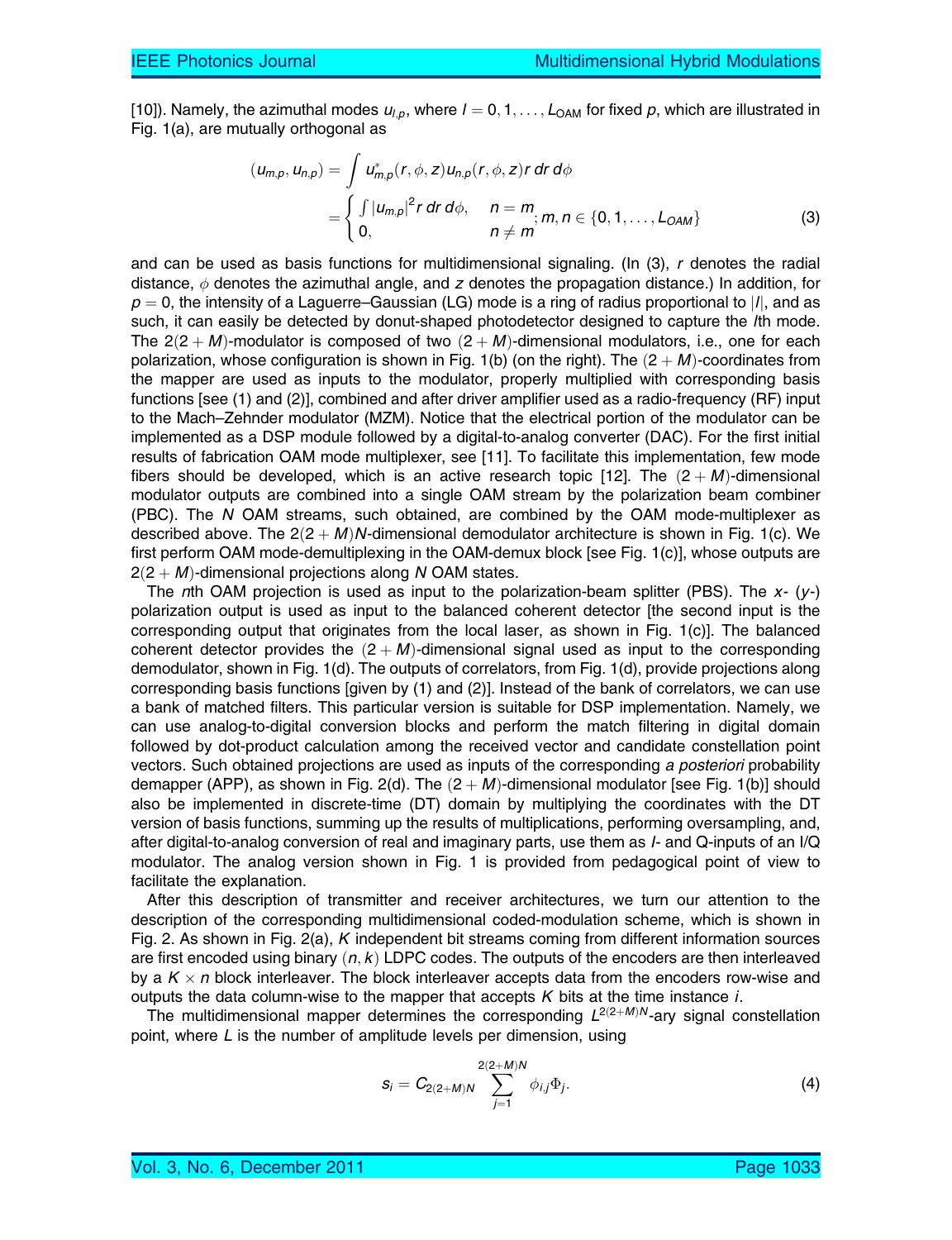

Fig. 2. Multidimensional LDPC-coded modulation scheme. (a) Transmitter and (b) receiver configurations.

In (4), the set  $\{\Phi_1,\Phi_2,\ldots,\Phi_{2(2+M)N}\}$  represents the set of  $2(2+M)N$  orthonormal basis functions,  $C_{2(2+MN)}$  is a normalization factor, and  $\phi_{i,j}$  are signal-constellation coordinates obtained as elements of the  $2(2 + M)N$ -dimensional Cartesian product of PAM signal constellation

$$
X^{2(2+M)N} = \underbrace{X \times X \times \cdots \times X}_{2(2+M)N \text{ times}} = \{ (x_1, x_2, \ldots, x_{2(2+M)N}) | x_d \in X, 1 \le d \le 2(2+M)N \}
$$
(5)

where  $X = \{2l - 1 - L|l = 1, 2, \ldots, L\}$ . Each coordinate of the D-dimensional mapper output, where  $D = 2(2 + M)N$ , is used as the corresponding RF input to the D-dimensional modulator [see Fig. 1(a)]. Finally, the modulated signals are sent over the MMF/multicore fiber system of interest after being combined into an optical wave via a mode-multiplexer, which was discussed above [see Fig. 1(a)]. Notice that the D-dimensional mapper is just a lookup table (LUT), which can be implemented using a single field-programmable gate array. In PDM-QAM, on the other hand, two LUTs are needed: one in each polarization. If somebody wants to use the OAM multiplexing, the number of required LUTs will be 2N. Therefore, the complexity of D-dimensional mapper is lower than that that of conventional OAM-multiplexed PDM-QAM.

The number of bits per signal constellation point is determined by  $log_2(L^D) = K$ . The dimensionality  $D$ , can be adjusted according to the desired final rate by varying the parameters  $M$ ,  $N$ , and  $L$ . The aggregate data rate (per single wavelength) is determined by

$$
\log_2\left(L^{2(2+M)N}\right) \frac{\text{ch.bits}}{\text{ch.sym.}} \times R_s \frac{\text{ch.sym.}}{\text{s}} \times r \frac{\text{info.bits}}{\text{ch.bits}} \tag{6}
$$

where r is the code rate, which is assumed to be equal for LDPC codes at each level, and  $R<sub>s</sub>$  is the symbol rate. For example, by setting the symbol rate to 12 GS/s, and the parameters  $L, M$ , and N all to 4, the aggregate data rate is 1152 Gb/s (for  $r = 1$ ), which is compatible with 1-Tb/s Ethernet. Notice that the overall signal space is 96-dimensional so that the complexity of the receiver will be too high if Gaussian approximation for conditional probability density functions (PDFs) cannot be used. In this case, we can use a spatially polarization-multiplexed  $(2 + M)$ -dimensional system instead.

The aggregate data rate of this system is given by

$$
2N \times \log_2(L^{2+M}) \frac{\text{ch.bits}}{\text{ch.sym.}} \times R_s \frac{\text{ch.sym.}}{\text{s}} \times r \frac{\text{info.bits}}{\text{ch.bits}} \tag{7}
$$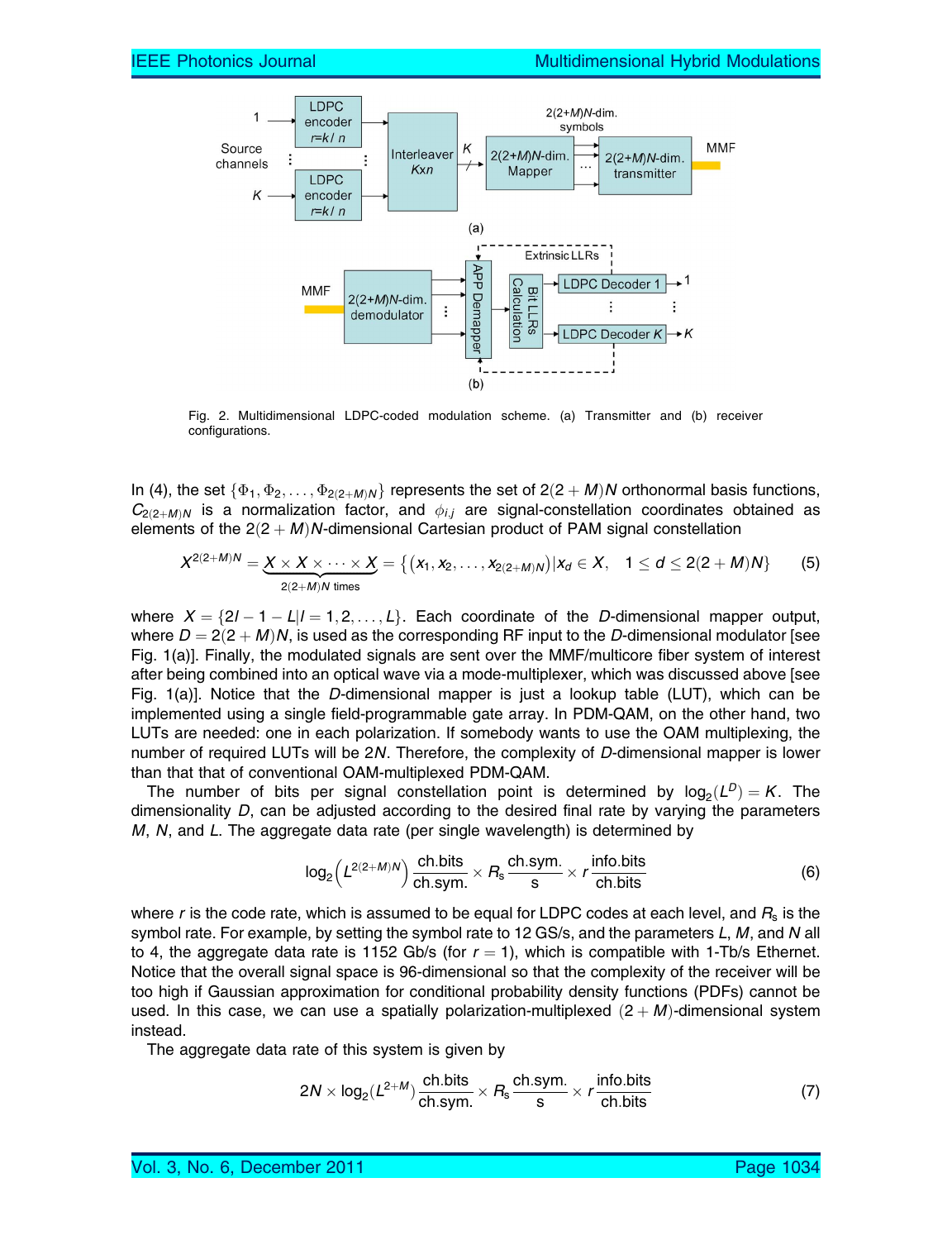which is essentially the same as that given by (6). For the same parameters as in the previous example, the spatially polarization-multiplexed system achieves the same aggregate rate, while the corresponding signal space is 6-D, and the receiver complexity is reasonable low even in the presence of nonlinearities (when Gaussian approximation is not valid).

The receiver configuration for coherent detection is depicted as in Fig. 2(b). After D-dimensional demodulation, the corresponding projections are forwarded to the D-dimensional APP demapper. Notice that the proposed hybrid D-dimensional coded-modulation scheme requires only one D-dimensional demapper, while conventional coded OAM-multiplexed PDM-QAM requires 2N 2-D APP demappers. In the quasi-linear regime, when Gaussian approximation is sufficiently good, the complexity of the D-dimensional receiver is significantly simpler than that of coded OAMmultiplexed PDM-QAM. The D-dimensional demapper provides the symbol log-likelihood ratios (LLRs), which are used by the bit LLR calculation block to compute bit LLRs required for iterative decoding in binary LDPC decoders. To improve the overall system performance, we iterate extrinsic information between LDPC decoders and the APP demapper until convergence or until a predetermined number of iterations has been reached. Finally, the outputs of the  $K$  binary LDPC decoders are provided to the user as the estimates of the  $K$  information streams sent by the transmitter. Another difficulty for coded OAM-multiplexed PDM-QAM is that extrinsic information needs to be iterated between LDPC decoders and 2N APP demappers, which further increases the silicon area in application-specific integrated circuit implementation, compared with single D-dimensional APP demapper.

From the description of the transmitter and the receiver setups, it is clear that the system is scalable to any number of dimensions with small penalty in terms of BER performance, as long as the orthonormality among basis functions is preserved. The orthogonality among OAM modes in realistic multimode/multicore fibers can be reestablished by considering fibers as  $N \times N$  MIMO systems. (For example, in [14], the 6  $\times$  6 MIMO MMF system has been studied.) Because OAM modes are orthogonal to each other, the problem of OAM coupling can be solved in similar fashion as was done with PMD in PDM-QAM systems with SMF links by considering the problem as a 2  $\times$  2 MIMO system [2]. Since we are concerned with the fundamental limits of the proposed scheme, we assume perfect compensation of OAM crosstalk. Notice that a similar approach was used by Karlsson and Agrell [15], which is related to SMF transmission. Given the fact that the MMF-EDFA can be implemented by OAM mode demultiplexing, independently amplifying each of OAM mode, and multiplexing them back into a single optical signal, the same assumptions applied in [15] are applicable here. Moreover, the proposed scheme is applicable in both SMF, in which case, we set  $N = 1$  and MMF links when  $N > 1$ . As already mentioned above, the increase in the number of dimensions leads to an increase in complexity, and hence, a compromise between the desired aggregate rate and the receiver complexity should be made in practice. Notice that some industry experts [16] believe that SMF channel capacity will be reached by 2025. Therefore, it is of utmost importance to study alternative approaches to improve the total capacity in the fiber, and our paper represents a step forward in that direction.

The spectral efficiency of the proposed D-dimensional scheme, where  $D = 2(2 + M)N$ , is

$$
\frac{S_E^{\text{PDM}-\text{D-dim.}}}{S_E^{\text{PDM}-\text{QAM}}} = \frac{\log_2 L^D}{2\log_2 M_{\text{QAM}}} = \frac{D\log_2 L}{2\log_2 M_{\text{QAM}}}
$$
(8)

times better than that of PDM-QAM. In (8), with  $M_{\text{OAM}}$ , we denoted the QAM signal constellation size. Therefore, for the same number of amplitude levels per dimension ( $M_{QAM} = L^2$ ), the spectral efficiency of the proposed scheme is  $(D/4)$ -times better than that of QAM. For example, for  $M = N =$  $L = 2$  ( $D = 16$ ) and  $M_{QAM} = L^2 = 4$ , the spectral efficiency of proposed scheme is 4 times better. (The comparison is, therefore, performed for the same number of amplitude levels per dimension.)

#### 3. Performance Evaluation

In this Section, we evaluate the BER performance of the proposed hybrid multidimensional codedmodulation scheme by performing Monte Carlo simulations. The results of simulations are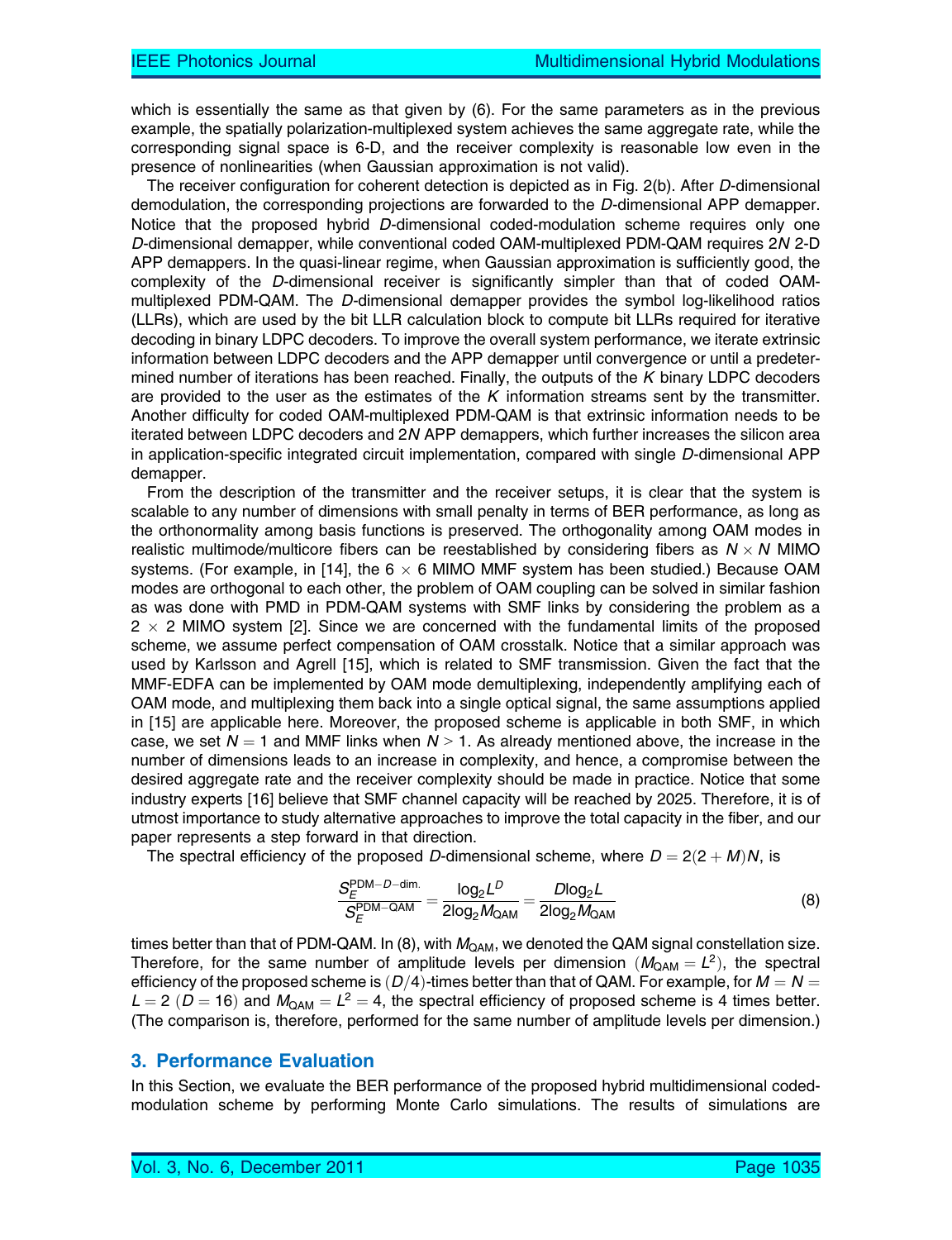

Fig. 3. BER performance of the  $2(2 + M)$ -dimensional LDPC-coded modulation schemes per single OAM mode. The symbol rate used in simulations was  $R_s = 12.5$  GS/s, and the signal bandwidth was 12.5 GHz.  $R_D$  denotes the aggregate data rate per OAM dimension.

summarized in Fig. 3, which are obtained for radial mode  $p = 0$  and either two or four azimuthal modes. In simulations, the OAM multiplexer (demultiplexer) shown in Fig. 1(a) [see Fig. 1(c)] is used and designed as explained in [9]–[11]. The results of simulations are obtained in a back-to-back configuration, similarly as in [19], as we are concerned here with fundamental limits of proposed hybrid D-dimensional coded-modulation scheme. For transmission over MMFs, we will need to employ the MIMO approaches as discussed in [18] to restore the orthogonality of OAM modes. The residual, uncompensated, OAM crosstalk can be modeled by invoking the central limit theorem, and the bit SNR from Fig. 3, in this situation, will instead represent the signal-to-noise-and-OAM crosstalk ratio (SNCR). The SNCR can be related to SNR by

$$
\text{SNCR [dB]} = 10 \log_{10} \left( \frac{E_b}{N_0 + N_x} \right) = \text{SNR [dB]} - 10 \log_{10} \left( 1 + \frac{N_x}{N_0} \right), \text{ SNR [dB]} = 10 \log_{10} \left( \frac{E_b}{N_0} \right) \tag{9}
$$

where  $E_b$  is the bit energy and  $N_0$  is the power spectral density (PSD) of noise, while  $N_x$  is the PSD of OAM crosstalk.

We see that a spatially multiplexed 8-D coded modulation scheme, which is obtained by setting  $L = M = 2$  and  $R_s = 12.5$  GS/s for  $N = 4$  OAM modes, outperforms its corresponding 4-D counterpart [5], [7] by 3.97 dB at the BER of  $10^{-8}$ . The improvement of the proposed scheme obtained by setting  $L = 2$ ,  $M = 2$  over conventional PDM 64-QAM of lower aggregate data rate is indeed striking 8.275 dB at BER of 2  $\times$  10<sup>-8</sup>! The aggregate data rate of this scheme is 400 Gb/s, which is compatible with next-generation Ethernet. Notice that the aggregate data rate of 4-D scheme is only 4  $\times$  12.5 Gb/s. The same scheme outperforms its corresponding optimum PDM IPQ-based counterpart [8] by a margin of 6.41 dB (also at the BER of  $10^{-8}$ ). The scheme with parameters  $L = 2$ ,  $M = 0$  outperforms the conventional PDM 16-QAM scheme (having the same number of constellation points) by 3.589 dB at a BER of 2  $\times$  10<sup>-8</sup>. By increasing the number of dimensions to 16, from Fig. 3, it is clear that the BER performance loss compared with the  $D = 8$ case is negligible, provided that orthogonality among basis functions is preserved.

By setting  $L = 4$ ,  $M = 2$ , and  $R_s = 12.5$  for  $N = 5$  OAM modes, the aggregated data rate of the spatially multiplexed 16-dimensional coded-modulation scheme is 1 Tb/s. Therefore, the proposed D-dimensional hybrid coded-modulation scheme is both 400-Gb/s and 1-Tb/s Ethernet enabling technology, while employing mature 10-Gb/s technology to perform encoding, decoding, and DSP. Because the operating symbol rate is 12.5 GS/s, this scheme is much more suitable than previous proposals, including the recent 100 G standard (IEEE 802.3ba) [3], which is based on 25-GS/s effective information symbol rate.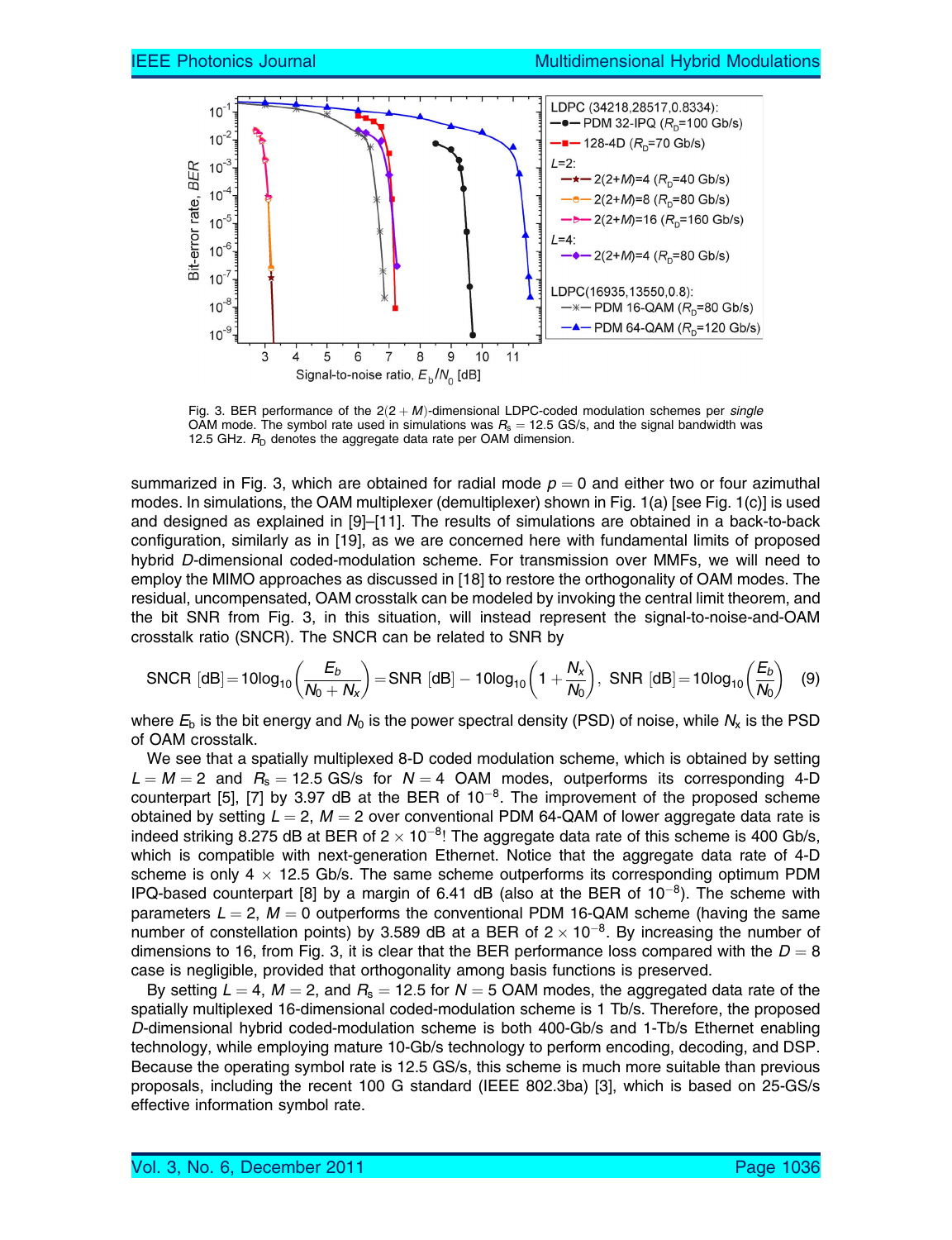### 4. Conclusion

Inspired by the high potential of multidimensional signal constellations and recent demonstrations [9], [10] in which OAM modes are successfully excited in MMFs, we proposed the use of  $2(2 + M)N$ -dimensional modulation as the next-generation Ethernet enabling technology. The 8-D coded-modulation scheme outperforms its corresponding 4-D counterpart by 3.97 dB at the BER of  $10^{-8}$ , while outperforming its corresponding conventional PDM IPQ-based counterpart by even a larger margin of 6.41 dB (at the same BER). The improvement of the proposed scheme obtained for  $L = 2$ ,  $M = 2$  over conventional PDM 64-QAM, of lower aggregate data rate, is even 8.275 dB at BER of 2  $\times$  10 $^{-8}$ ! The spectral efficiency of the proposed scheme, for  $M = N = L =$  2  $(D =$  16) and  $M_{\text{OAM}} = L^2 = 4$ , with the same number of amplitude levels per dimension, is 4 times better. The recent demonstration [17] in which a 21.4-Gb/s signal was transmitted over 200 km of MMF, a recent demonstration where four independent data streams were successfully transmitted in four OAM modes [10], and a recent experiment in which 12.8-bit/s/Hz spectral efficiency is achieved by employing four LG modes [19], are leading to optimism that the proposed coded modulation scheme can be used for various applications ranging from short-haul to long-haul.

In terms of complexity, the proposed D-dimensional scheme requires one LUT to implement a D-dimensional mapper, while the corresponding OAM-multiplexed PDM-QAM counterpart requires 2N 2-D LUTs. On the receiver side, the proposed scheme requires one D-dimensional APP demapper, while the OAM-multiplexed PDM-QAM counterpart requires N 2-D APP demappers. Therefore, in the quasi-linear regime when Gaussian approximation is sufficiently good, the complexity of the proposed scheme is significantly lower than that of the OAM-multiplexed PDM-QAM.

As the final remark, notice that the proposed scheme is very flexible; it can be used in both i) SMF links, in which case, we set  $N = 1$ , meaning that the corresponding signal space is  $2(2 + M)$ dimensional; and ii) MMF links, in which case, we set  $N > 1$ , meaning that the signal space is  $2N(2 + M)$ -dimensional. The proposed scheme can be used as a  $2N(2 + M)$ -dimensional  $modulation$  scheme or as a multiplexing scheme in which  $N$  OAM streams, each carrying  $2(2 + M)$ -dimensional signal streams, are multiplexed together. The particular choice of parameters depends on the application of interest.

#### **References**

- [1] M. Cvijetic, Optical Transmission Systems Engineering. Norwood, MA: Artech House, 2004.
- [2] W. Shieh and I. Djordjevic, OFDM for Optical Communications. Amsterdam, The Netherlands: Elsevier, 2009.
- [3] P. Winzer, "Beyond 100G Ethernet," *IEEE Commun. Mag.*, vol. 48, no. 7, pp. 26–30, Jul. 2010.
- [4] J. McDonough, "Moving standards to 100 GbE and beyond," *IEEE Commun. Mag.*, vol. 45, no. 11, pp. 6–9, Nov. 2007.
- [5] I. Djordjevic, H. G. Batshon, L. Xu, and T. Wang, "Four-dimensional optical multiband-OFDM for beyond 1.4 Tb/s serial optical transmission," Opt. Express, vol. 19, no. 2, pp. 876–882, Jan. 2011.
- [6] H. G. Batshon, I. B. Djordjevic, L. Xu, and T. Wang, "Modified hybrid subcarrier/amplitude/phase/polarization LDPCcoded modulation for 400 Gb/s optical transmission and beyond," Opt. Express, vol. 18, no. 13, pp. 14 108–14 113, Jun. 2010.
- [7] H. G. Batshon, I. B. Djordjevic, and T. Schmidt, "Ultra high speed optical transmission using subcarrier-multiplexed fourdimensional LDPC-coded modulation," Opt. Express, vol. 18, no. 19, pp. 20 546–20 551, Sep. 2010.
- [8] H. G. Batshon, I. B. Djordjevic, L. Xu, and T. Wang, "Iterative polar quantization based modulation to achieve channel capacity in ultra-high-speed optical communication systems," IEEE Photon. J., vol. 2, no. 4, pp. 593–599, Aug. 2010.
- [9] S. Murshid, B. Grossman, and P. Narakorn, "Spatial domain multiplexing: A new dimension in fiber optic multiplexing," Opt. Laser Technol., vol. 40, no. 8, pp. 1030–1036, Nov. 2008.
- [10] S. Murshid and A. Chakravarty, "Tapered optical fiber quadruples bandwidth of multimode silica fibers using same wavelength," presented at the Frontiers Opt. Conf., Rochester, NY, 2010, Paper FWI2.
- [11] S. H. Murshid and J. Iqbal, "Spatial combination of optical channels in a multimode waveguide," presented at the Laser Sci. Conf., Rochester, NY, 2010, Paper JWA32.
- [12] A. Li, A. Al Amin, X. Chen, and W. Shieh, "Reception of mode and polarization multiplexed 107-Gb/s CO-OFDM signal over a two-mode fiber," presented at the Optical Fiber Commun. Conf./National Fiber Optic Eng. Conf. (OFC/NFOEC), Postdeadlines Papers, Los Angeles, CA, 2011, Paper PDPB8.
- [13] X. Liu, T. H. Wood, R. Tkach, and S. Chandrasekhar, "Demonstration of record sensitivity in an optically pre-amplified receiver by combining PDM-QPSK and 16-PPM with pilot-assisted digital coherent detection," presented at the Optical Fiber Commun. Conf., Los Angeles, CA, 2011, Paper PDPB1.
- [14] R. Ryf, S. Randel, A. H. Gnauck, C. Bolle, R.-J. Essiambre, P. Winzer, D. W. Peckham, A. McCurdy, and R. Lingle, "Space-division multiplexing over 10 km of three-mode fiber using coherent 6 $\times$  6 MIMO processing," presented at the